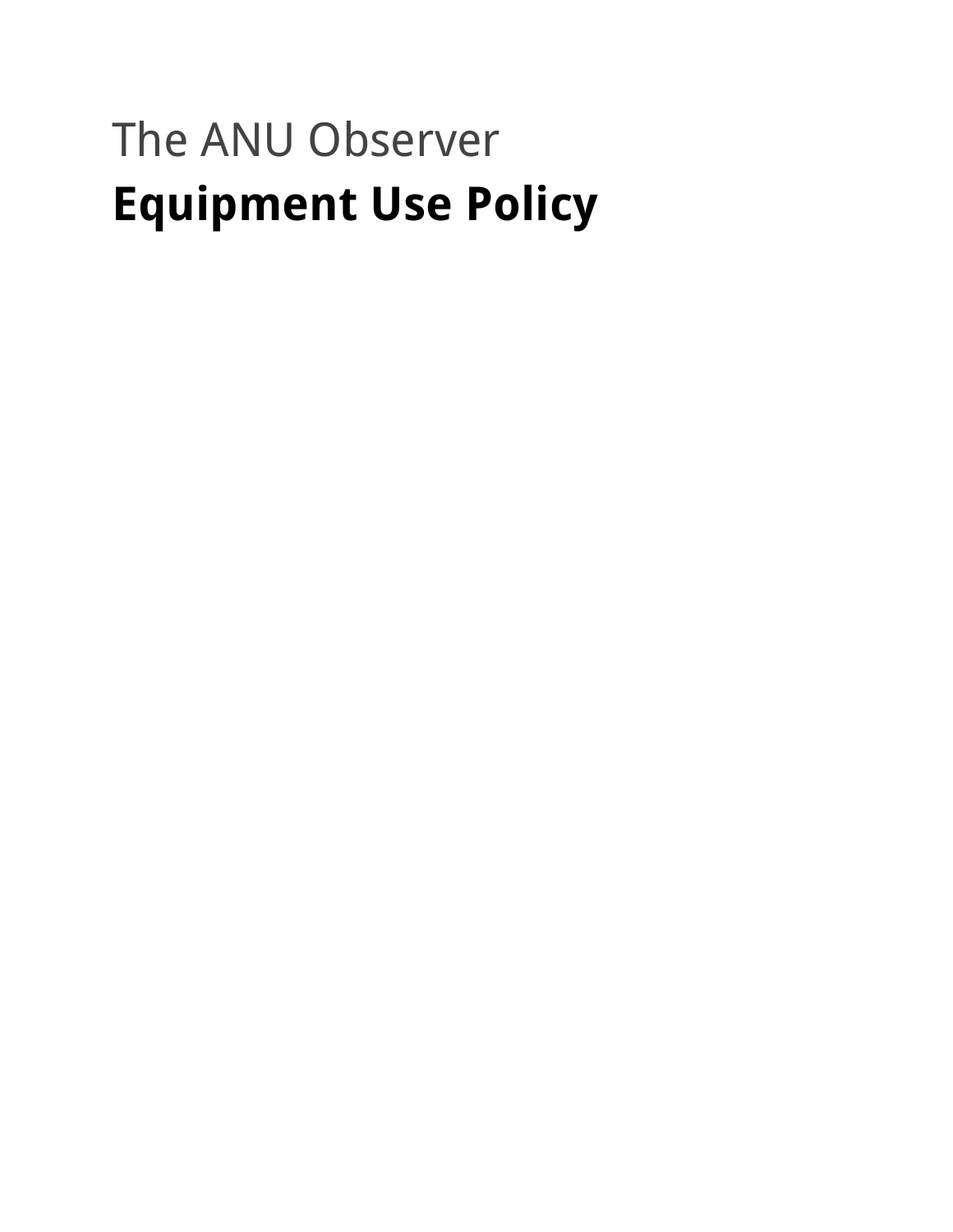### **1. Introduction**

- 1.1. This policy is subject to the Constitution of The ANU Observer. In the case of any inconsistencies between this policy and the Constitution of the ANU Observer, the clause(s) in question are considered void to the extent of that inconsistency.
- 1.2. This policy relates to the borrowing and use of equipment owned by the ANU Observer by Observer officers.
- 1.3. This policy is binding on all officers.

### **2. Definitions**

- 2.1. 'ANU Observer equipment' means any equipment that is listed in Schedule 1, appended to this policy.
- 2.2. 'Borrowing officer' means any officer of the ANU Observer that is borrowing any equipment listed in Schedule 1 of this policy.
- 2.3. 'Borrow' means to remove equipment from office and keep in possession for a period of time.
- 2.4. Other terms used herein that are defined under the Observer Constitution shall have the same definition.

### **3. Process for borrowing equipment**

- 3.1. All officers borrowing ANU Observer equipment will complete an entry in the logbook.
	- 3.1.1. At the time of initially borrowing equipment, the officer must make an entry in the logbook that includes:
		- 3.1.1.1. Name
		- 3.1.1.2. Reason for borrowing equipment
		- 3.1.1.3. Date of borrow
		- 3.1.1.4. Expected date of return
		- 3.1.1.5. Any other pertinent information that reasonable person in their position would include.
	- 3.1.2. Upon the return of equipment, the borrowing officer must make an entry in the logbook that includes but is not limited to:
		- 3.1.2.1. Date of return.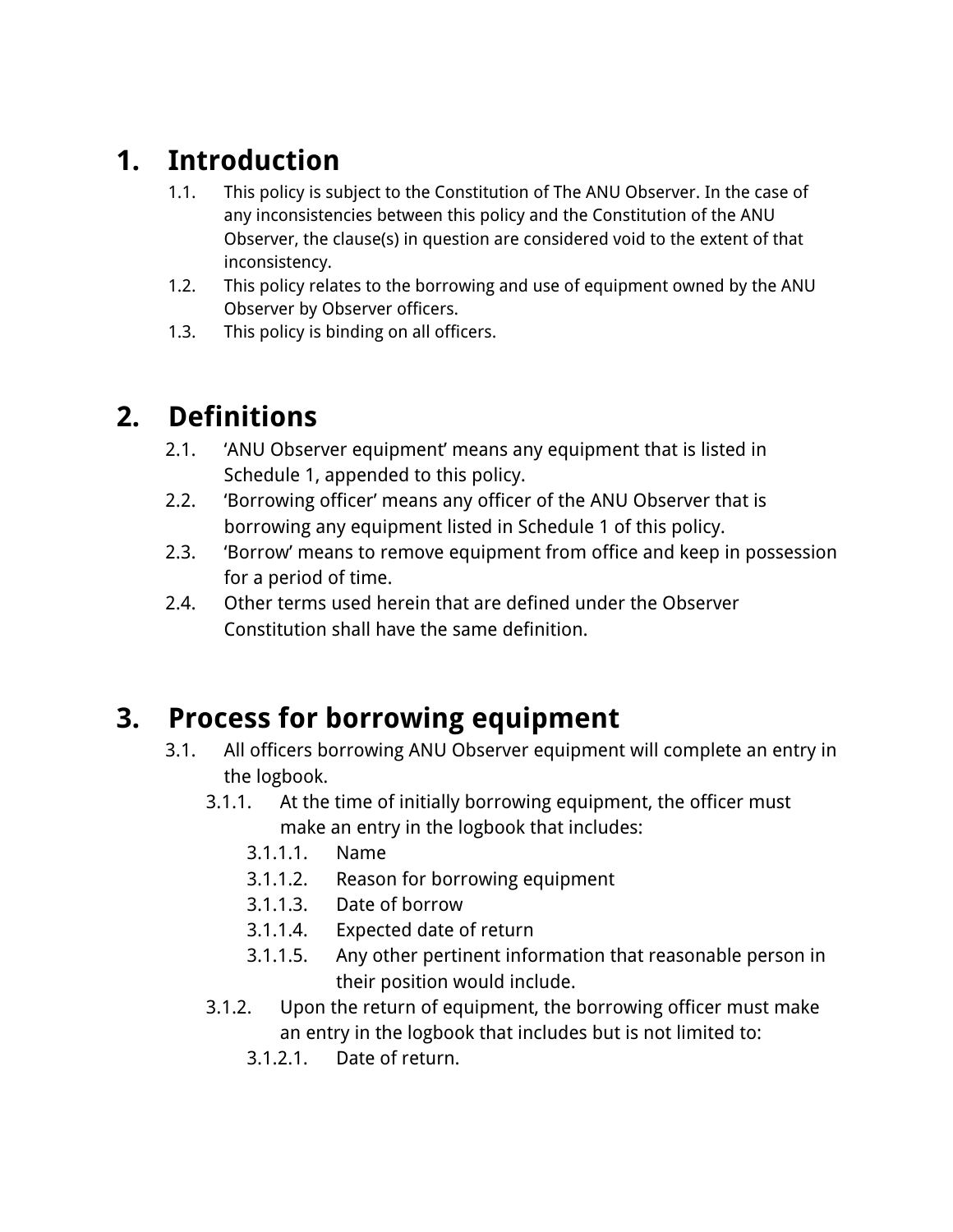- 3.2. For the purposes of 3.1.2 and 3.1.2.1, the borrowing officer may appoint another officer to return the equipment and complete the returning entry in the logbook.
	- 3.2.1. If another officer returns on behalf of the borrowing officer, the identity of the returning officer must be noted in the logbook.
- 3.3. The borrowing officer must notify at least 1 (one) Digital Editor when initially borrowing equipment and state the purposes for the use of equipment, as written for 3.1.1.2.
	- 3.3.1. At least one (1) of the Digital Editors notified must be the Digital Officer responsible for the administration of this policy under section 7.
- 3.4. The borrowing officer must notify the Digital Editor(s) informed under 3.3 when returning the equipment.
- 3.5. Ordinary Members will not have access to ANU Observer equipment.

## **4. Access to safe**

- 4.1. The Digital Editors and Council Chair will know and maintain the PIN number for the safe.
	- 4.1.1. The Digital Editors will only provide the PIN number for the safe to officers of the organisation that are borrowing equipment.
	- 4.1.2. The Digital Editors are prohibited from sharing the PIN number to non-officers of the organisation.
	- 4.1.3. The Digital Editors will change the PIN number for the safe on the first day of every term.
- 4.2. Borrowing officers are prohibited from sharing the PIN number for the safe to both officers of the organisation and non-officers.
- 4.3. The safe will remain located within the ANU Observer office.

## **5. Use of equipment**

- 5.1. All borrowing officers must use the equipment responsibly and safely, using best-practice to avoid damage to the equipment.
- 5.2. All borrowing officers must use the equipment for the purposes described in the logbook at time of initial borrowing, as per 3.1.1.2.
- 5.3. All borrowing officers must return the equipment upon completion of the relevant task as outlined in the logbook at earliest possible convenience.
	- 5.3.1. The equipment cannot be borrowed for longer than 1 (one) week by a borrowing officer.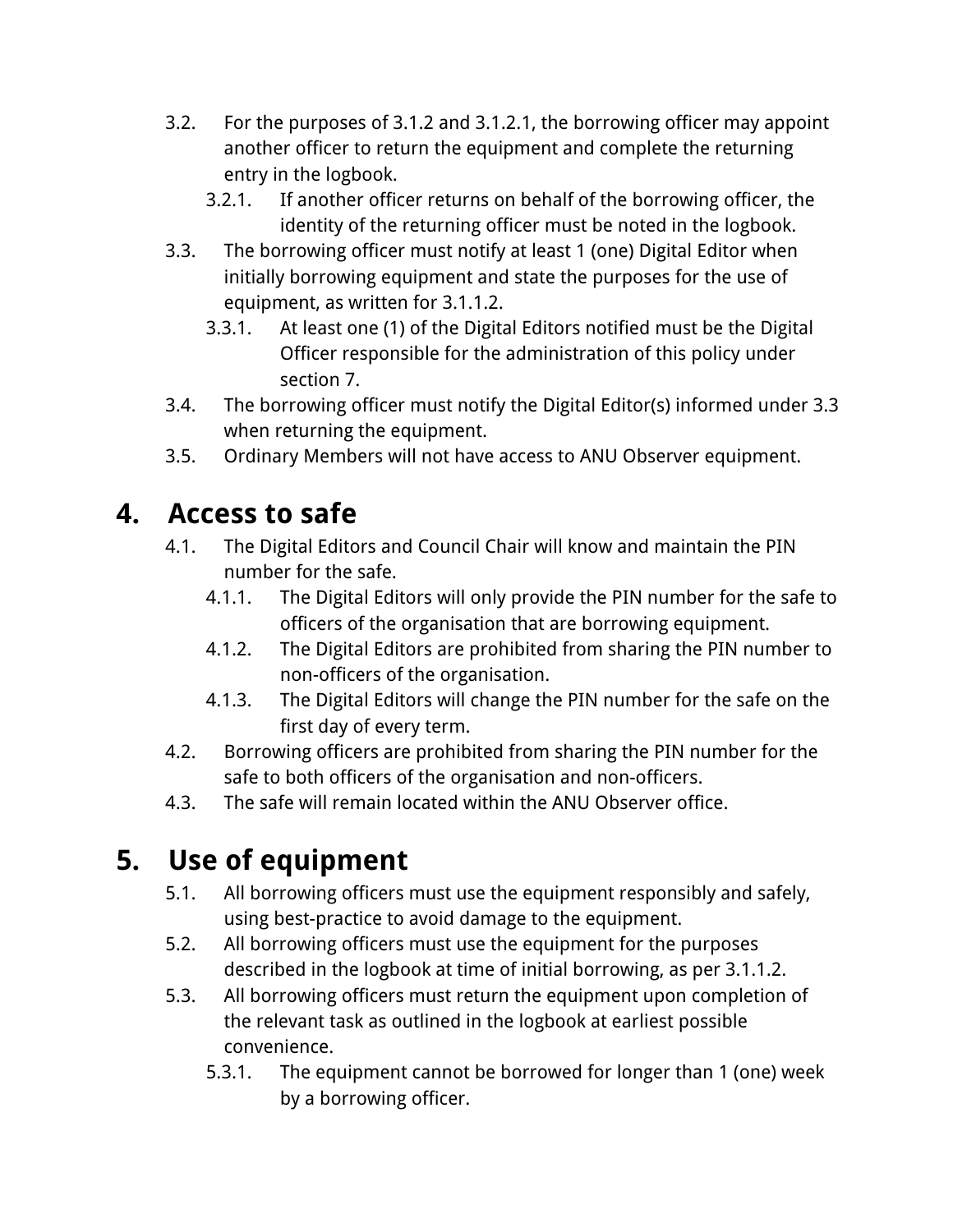- 5.4. The equipment may only be used for purposes and tasks related to the activities of the ANU Observer, unless:
	- 5.4.1. The task is related to a club or society associated with the ANU.
	- 5.4.2. The task is for the purposes of benefitting ANU students.
	- 5.4.3. The task is not for profit.
- 5.5. For the purposes of 5.4.1 and 5.4.2, all Digital Editors must approve the use of equipment for purposes and tasks not related to the activities of the ANU Observer.
- 5.6. A Digital Editor may revoke a borrowing officer's use of equipment if:
	- 5.6.1. The borrowing officer is not using the equipment for the stated purposes as per 3.1.1.2 or 3.3; or
	- 5.6.2. The borrowing officer is not using the equipment responsibly and safely as per 5.1; or
	- 5.6.3. The equipment in the possession of the borrowing officer is needed elsewhere.

# **6. Liability**

- 6.1. Officers will be liable for loss, destruction and damage if they are liable under general law and 6.2.
- 6.2. Liability under this section will exist if, and only if:
	- 6.2.1. ANU Observer equipment is lost, destroyed or in some other way damaged such that it is no longer fit for purpose and;
	- 6.2.2. That damage was caused in a course of conduct that was reckless or contrary to the requirements under this policy.

## **7. Administration of this Policy**

- 7.1. This policy shall be administered by a Digital Editor;
	- 7.1.1. Chosen by the Council,
	- 7.1.2. Failing that, who is also council Member,
	- 7.1.3. Failing that, who is the most senior Digital Editor.
- 7.2. That Digital Editor shall;
	- 7.2.1. Keep and Maintain the log book.
	- 7.2.2. Update schedule 1 with all relevant equipment.
		- 7.2.2.1. Any changes made to the schedule are subject to disallowance by a council member.
	- 7.2.3. Be responsible for compliance with this policy including but not limited to;
		- 7.2.3.1. Informing Officers of their duties under this policy,